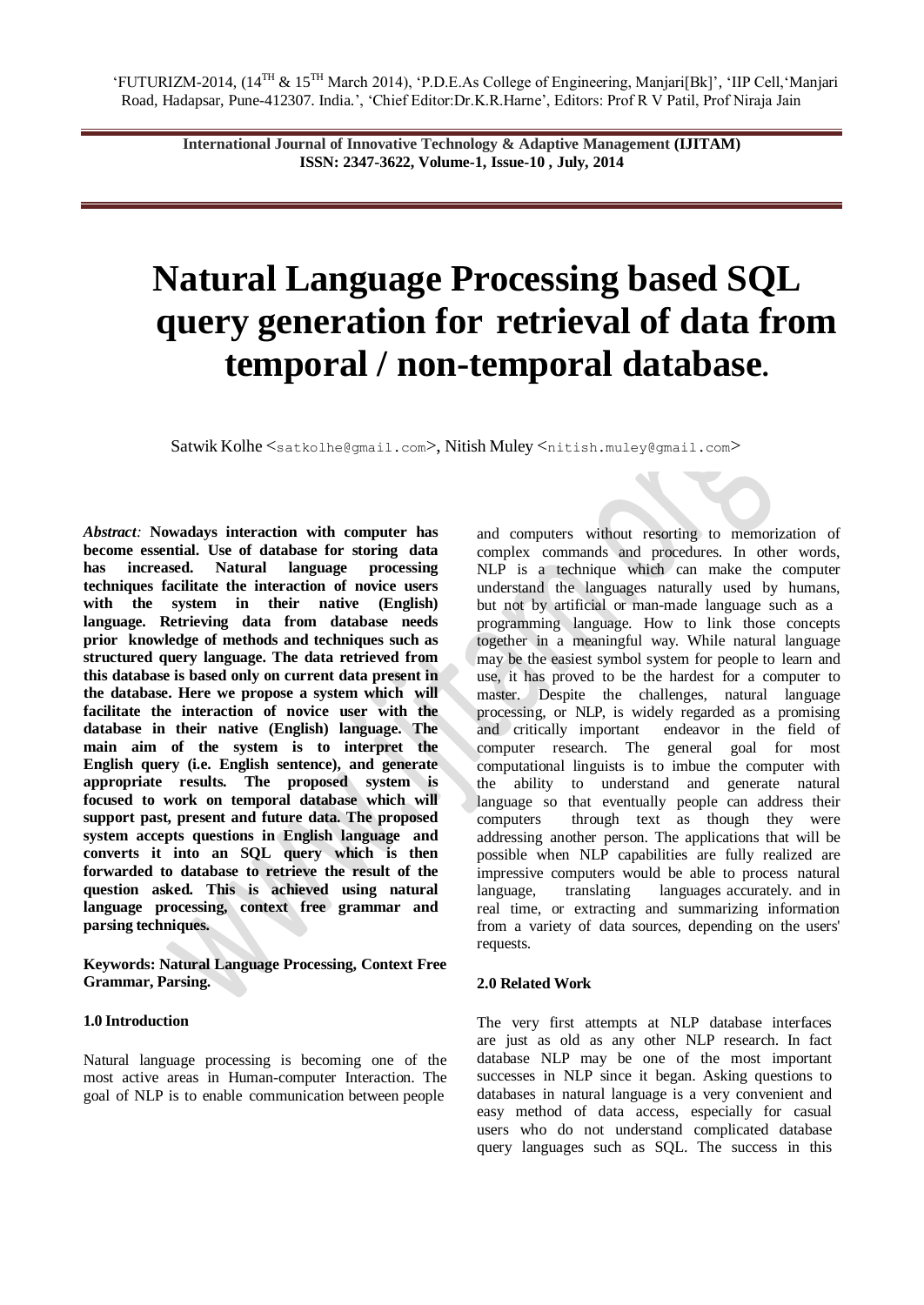"FUTURIZM-2014, (14TH & 15TH March 2014), "P.D.E.As College of Engineering, Manjari[Bk]", "IIP Cell,"Manjari Road, Hadapsar, Pune-412307. India.", "Chief Editor:Dr.K.R.Harne", Editors: Prof R V Patil, Prof Niraja Jain

**International Journal of Innovative Technology & Adaptive Management (IJITAM) ISSN: 2347-3622, Volume-1, Issue-6 , March, 2014**

area is partly because of the real-world benefits that can come from database NLP systems, and partly because NLP works very well in a singledatabase domain. Databases usually provide small enough domains that ambiguity problems in natural language can be resolved successfully. LUNAR (Woods, 1973) involved a system that answered questions about rock samples brought back from the moon. Two databases were used, the chemical analyses and the literature references. The program used an Augmented Transition Network (ATN) parser and Woods' Procedural Semantics. The system was informally demonstrated at the Second Annual Lunar Science Conference in 1971. LIFER/LADDER was one of the first good database NLP systems. It was designed as a natural language interface to a database of information about US Navy ships. This system, as described in a paper by Hendrix (1978), used a semantic grammar to parse questions and query a distributed database. The LIFERILADDER system could only support simple one-table queries or multiple table queries with easy join conditions.

## **3.0 Components of the system**

Computing scientists have divided the problem of natural language access to a database into two sub-components,

A. Linguistic Component: It is responsible for translating natural language input into a formal query and generating a natural language response based on the results from the database search.

B. Database Component : It performs traditional Database Management functions.

A lexicon is a table that is used to map the words of the natural input onto the formal objects (relation names, attribute names, etc.) of the database. Both parser and semantic interpreter make use of the lexicon. A natural language generator takes the formal response as its input, and inspects the parse tree in order to generate adequate natural language response. Natural language database systems make use of syntactic knowledge and knowledge about the actual database in order to properly relate natural language input to the structure and contents of that database. Syntactic knowledge usually resides in the linguistic component of the system, in particular in the syntax analyzer whereas knowledge

about the actual database resides to some extent in the semantic data model used. Questions entered in natural language translated into a statement in a formal query language. Once the statement unambiguously formed, the query is processed by the database management system in order to produce the required data. These data then passed back to the natural language component where generation routines produce a surface language version of the response.

# **4.0 Various Approaches.**

Natural language is the topic of interest from computational viewpoint due to the implicit ambiguity that language possesses. Several researchers applied different techniques to deal with language. Next few subsections describe diverse strategies that are used to process language for various purposes.

A. Symbolic Approach (Rule Based Approach): Natural Language Processing appears to be a strongly symbolic activity. Words are symbols that stand for objects and concepts in real worlds, and they are put together into sentences that obey well specified grammar rules. Hence for several decades Natural Language Processing research has been dominated by the symbolic approach (Miikkulainen, 1997).R. Akerkar and M. Joshi Knowledge about language is explicitly encoded in rules or other forms of representation. Language is analyzed at various levels to obtain information. On this obtained information certain rules are applied to achieve linguistic functionality. As Human Language capabilities include rule-base reasoning, it is supported well by symbolic processing. In symbolic processing rules are formed for every level of linguistic analysis. It tries to capturethe meaning of the language based on these rules.

B. Empirical Approach (Corpus Based Approach): Empirical approaches are based on statistical analysis as well as other data driven analysis, of raw data which is in the form of text corpora. A corpus is collections of machine readable text. The approach has been around since NLP began in the early 1950s. Only in the last 10 years or so empirical NLP has emerged as a major alternative to rationalist rule-based Natural Language Processing. Corpora are primarily used as a source of information about language and a number of techniques have emerged to enable the analysis of corpus data. Syntactic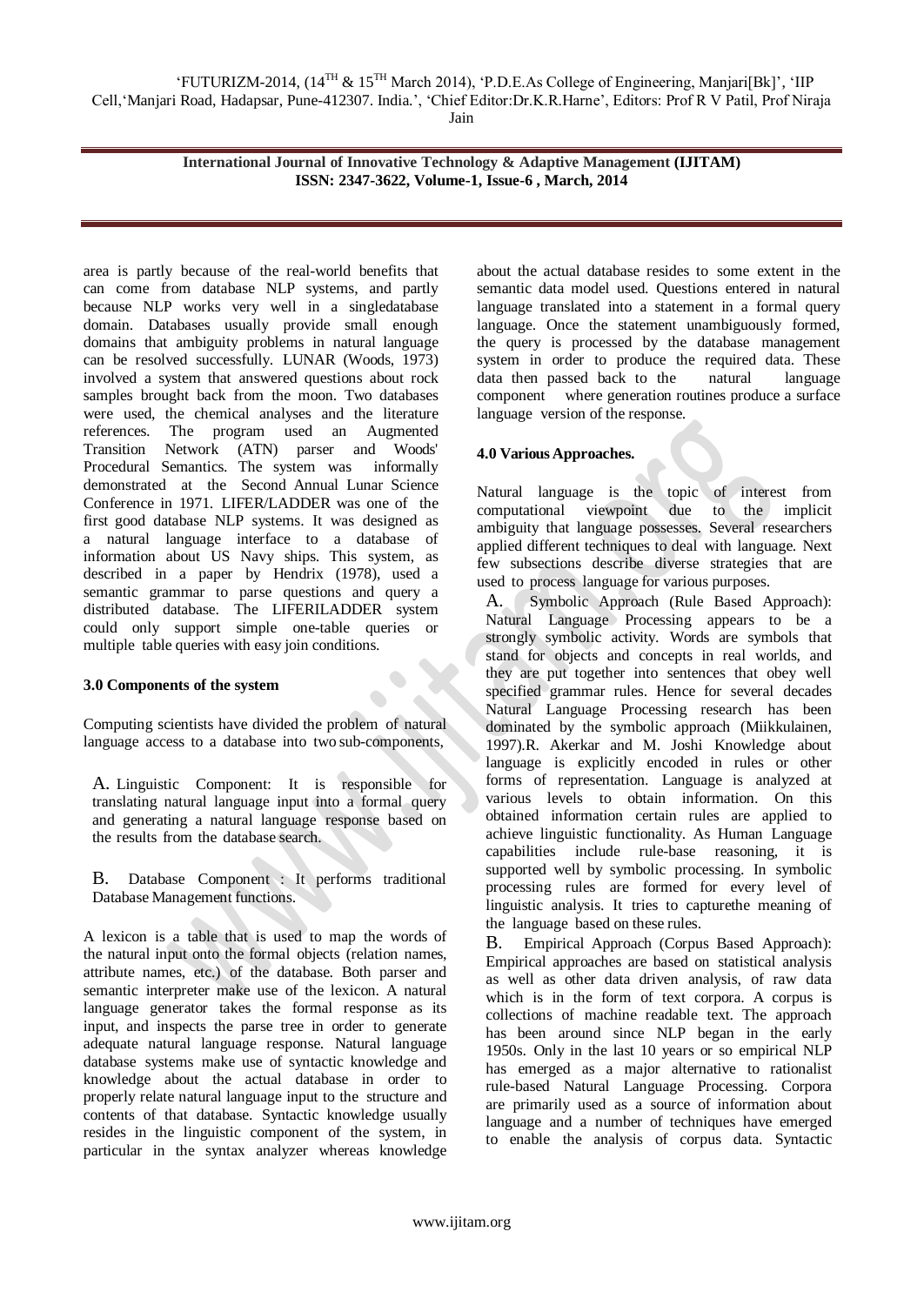**International Journal of Innovative Technology & Adaptive Management (IJITAM) ISSN: 2347-3622, Volume-1, Issue-6 , March, 2014**

analysis can be achieved on the basis of statistical probabilities estimated from a training corpus. Lexical ambiguities can be resolved by considering the likelihood of one or another

interpretation on the basis of context. Recent research in computational linguistics indicates that empirical or corpus –based methods are currently the most promising approach to developing robust, efficient natural language processing (NLP) systems (Church, 1993; Charniak, 1993). These methods automate the acquisition of much of the complex knowledge required for NLP by training on suitably annotated natural language corpora, e.g. tree-banks of parsed sentences (Marcus, 1993).5.0 Architectures Most of the empirical NLP methods employ statistical techniques such as ngram models, hidden Markov models (HMMs), and probabilistic context free grammars (PCFGs).

# **5.0Architectures**

A. Pattern-matching systems : Some of the early NLIDBS relied on pattern-matching techniques to answer the user's questions. The main advantage of the pattern-matching approach is its simplicity: no elaborate parsing and interpretation modules (see later sections) are needed, and the systems are easy to implement. Also, pattern-matching systems often manage to come up with some reasonable answer, even if the input is out of the range of sentences the patterns were designed to handle. Returning to the example above, the second rule would allow the system to answer the question "Is it true that the capital of each country is Athens?", by listing the capital of each country, which can be considered as an indirect negative answer. Pattern-matching systems are not necessarily based on such simplistic techniques as the ones discussed above.

B. Syntax-based systems : In syntax-based systems the user"s question is parsed (i.e. analysed syntactically), and the resulting parse tree is directly mapped to an expression in some database query language. A typical example of this approach is Lunar Syntax-based NLIDBS usually interface to applicationspecific database systems, that provide database query languages carefully designed to facilitate the mapping from the parse tree to the database query. It is usually difficult to devise mapping rules that will transform directly the parse tree into some expression in a real-life database

query language.

C. Semantic grammar systems : In semantic grammar systems, the question-answering is still done by parsing the input and mapping the parse tree to a database query. The difference, in this case, is that the grammar"s categories (i.e. The non-leaf nodes that will appear in the parse tree) do not necessarily correspond to syntactic concepts. Semantic grammars were introduced as an engineering methodology, which allows semantic knowledge to be easily included in the system. However, since semantic grammars contain hard-wired knowledge about a specific knowledge domain, systems based on this approach are very difficult to port to other knowledge domains a new semantic grammar has to be written whenever the NLIDB is configured for a new knowledge domain.

D. Intermediate representation languages : Most current NLIDBS first transform the natural language question into an intermediate logical query, expressed in some internal meaning representation language. The intermediate logical query expresses the meaning of the user's question in terms of high level world concepts, which are independent of the database structure. In the intermediate representation language approach, the system can be divided into two parts. One part starts from a sentence up to the generation of a logical query. The other part starts from a logical query until the generation of a database query. In the part one, The use of logic query languages makes it possible to add reasoning capabilities to the system by embedding the reasoning part inside a logic statement. In addition, because the logic query languages is independent from the database, it can be ported to different database query languages as well as to other domains, such as expert systems and operating systems.

## **6.0 Proposed system**

Here the system is developed, for which the input should be given in English. The input may be question or be a simple sentence (like list, show, what, when etc.) This system is designed for temporal database in which we can get Past, Present as well as Future Data. This system also support for validity time as the temporal database holds the time variant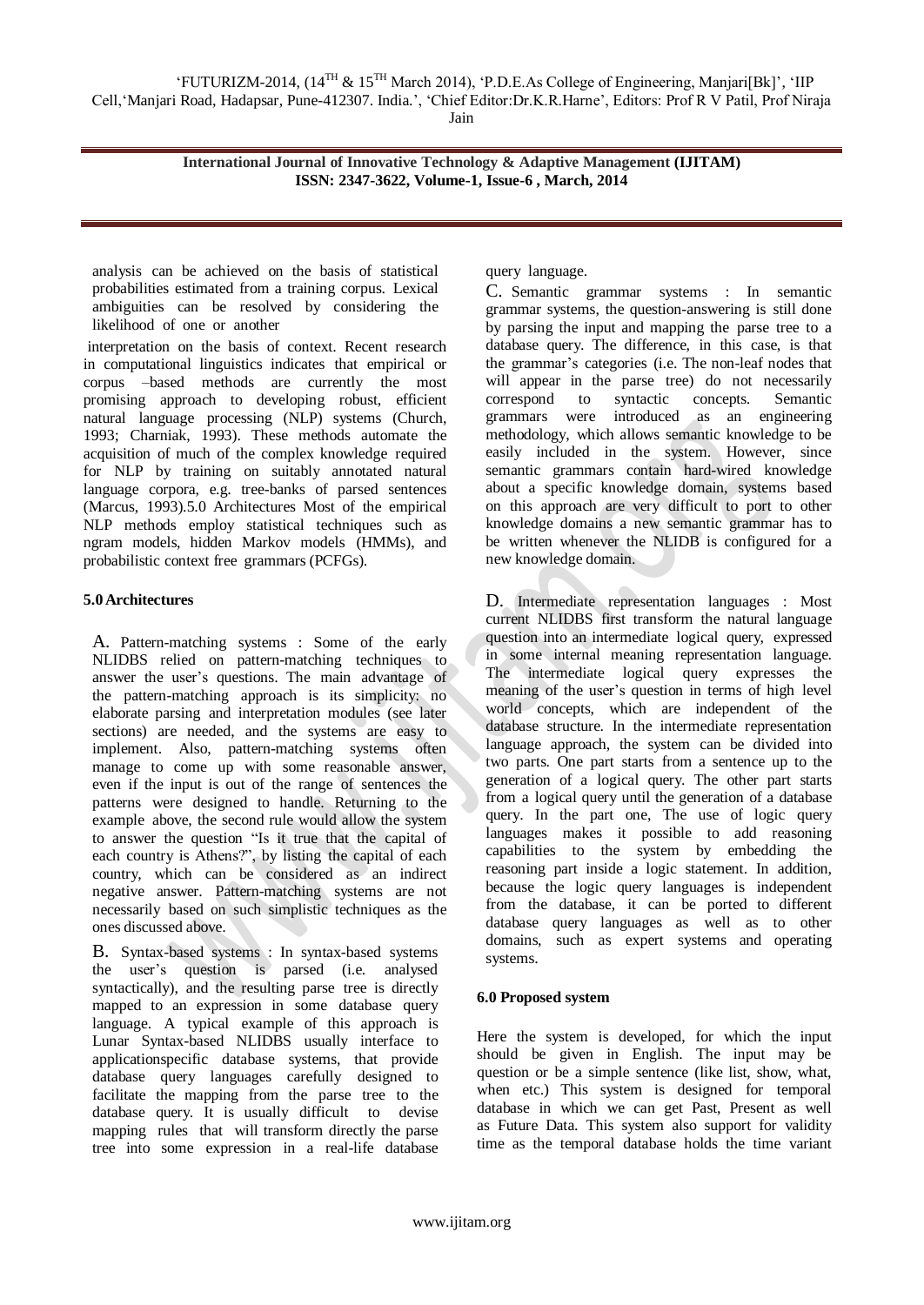"FUTURIZM-2014, (14TH & 15TH March 2014), "P.D.E.As College of Engineering, Manjari[Bk]", "IIP Cell,"Manjari Road, Hadapsar, Pune-412307. India.", "Chief Editor:Dr.K.R.Harne", Editors: Prof R V Patil, Prof Niraja Jain

## **International Journal of Innovative Technology & Adaptive Management (IJITAM) ISSN: 2347-3622, Volume-1, Issue-6 , March, 2014**

information. While typing question are simple sentence for the system Spell Check will be evaluated by which the wrong spell will be corrected automatically. The input used for this system can use both British as well as US English. This system is designed to support both. This system produces the same result set as the SQL Interface. Data dictionary is developed in which all possible words which are related to the system are maintained. It should be updated whenever new information added in the system.



Fig 1. Architctural block diagram of the system

#### **7.0 Evaluations**

As case study for the feasibility of the NLP we proposed to implement the system in temporal database. In this comparison we compared with two different approaches, the first one NLP in temporal database using pattern matching produce the result which support for temporal data but it can retrieve results from single table only. The second is our approach we used the system for temporal data using probabilistic context free grammar by which it can accesses more than one table as well the temporal data. It also support for the simple complex queries. The performance impact of probabilistic context free grammar can be measured in three key areas:

- a) TableAccess
- b) Complex Queries.





Fig 3. Performance Comparison for Complex Queries

#### **8.0 Conclusion**

In this paper human language query processing for temporal database has been designed and implemented to access temporal database. This lets the novice user to formulate their queries in their native language. The system can be focused for a specific domain, our can also be used as a generalized system. In this system we used temporal Database, as it is a time varying database we can formulate the historical data and also the data validity.